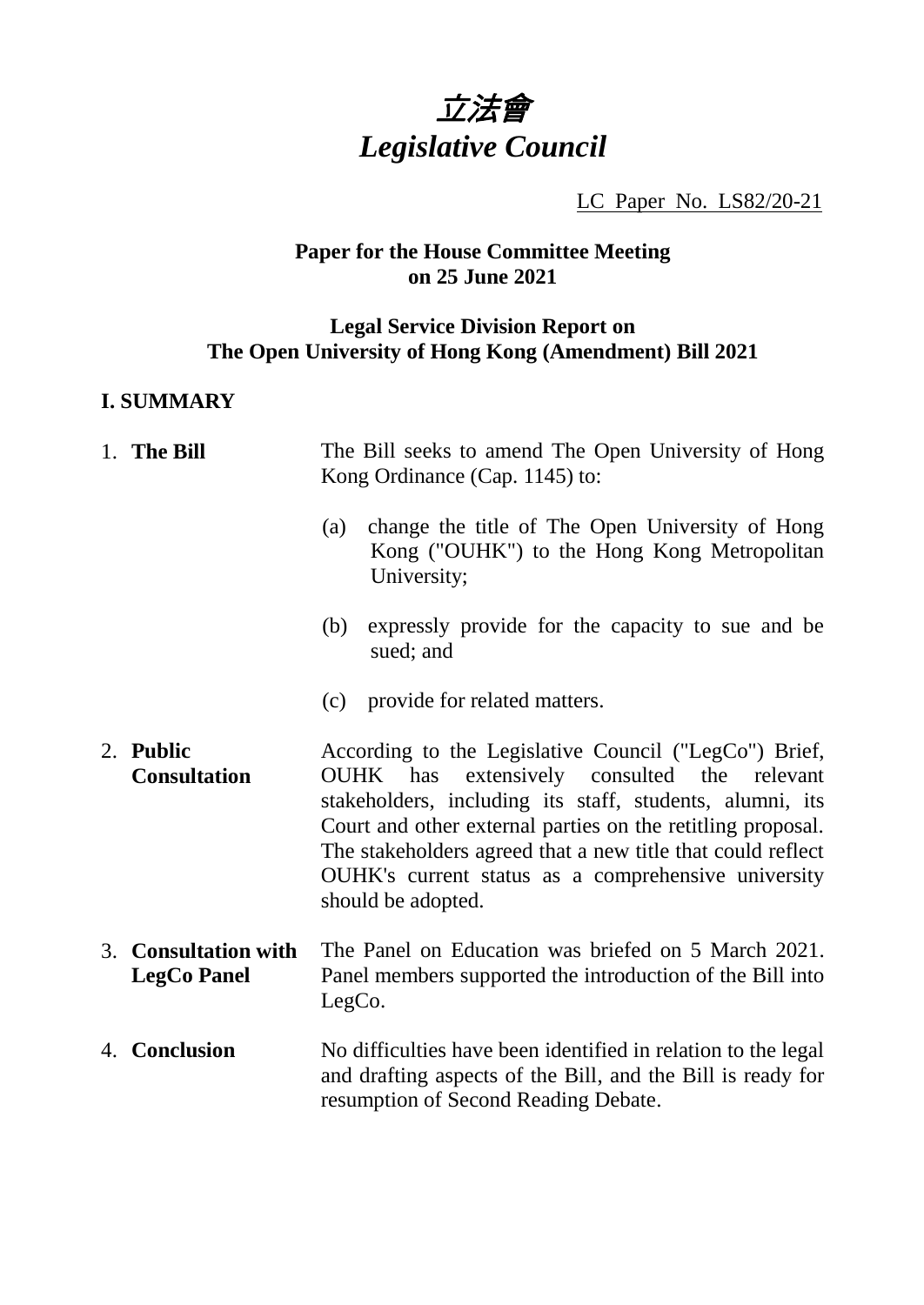#### **II. REPORT**

The date of First Reading of the Bill is 23 June 2021. Members may refer to the Legislative Council ("LegCo") Brief (File Ref.: EDB(FE)CR 11/2041/89) issued by the Education Bureau in June 2021 for further details.

#### **Object of the Bill**

2. The Bill seeks to amend The Open University of Hong Kong Ordinance (Cap. 1145) to:

- (a) change the title of The Open University of Hong Kong ("OUHK") to the Hong Kong Metropolitan University ("HKMU");
- (b) expressly provide for the capacity to sue and be sued; and
- (c) provide for related matters.

#### **Background**

3. According to the LegCo Brief, OUHK was first established as The Open Learning Institute of Hong Kong in 1989 and later acquired its existing university title in 1997. Over the years, OUHK has evolved from primarily a distance learning institution into a full-fledged comprehensive university offering a wide range of programmes. Despite its rapid development, OUHK has been misconceived by many to remain mainly a distance learning institution, which has resulted in hindrance to the further development of OUHK and its graduates. In July 2020, the OUHK Council ("Council") set up a Selection Committee on University Title ("Selection Committee") after an extensive consultation exercise. The Selection Committee recommended the Council to adopt HKMU and "香港 都會大學 " (in Chinese) as the new university title, which was eventually approved by the Council.

#### **Provisions of the Bill**

- 4. The Bill proposes to amend Cap. 1145 mainly to:
	- (a) amend the long and short titles (clauses 3 and 4);
	- (b) amend section 3(1) to change the title of OUHK to HKMU, and provide that the university may sue and be sued in its name  $clause 7(1);$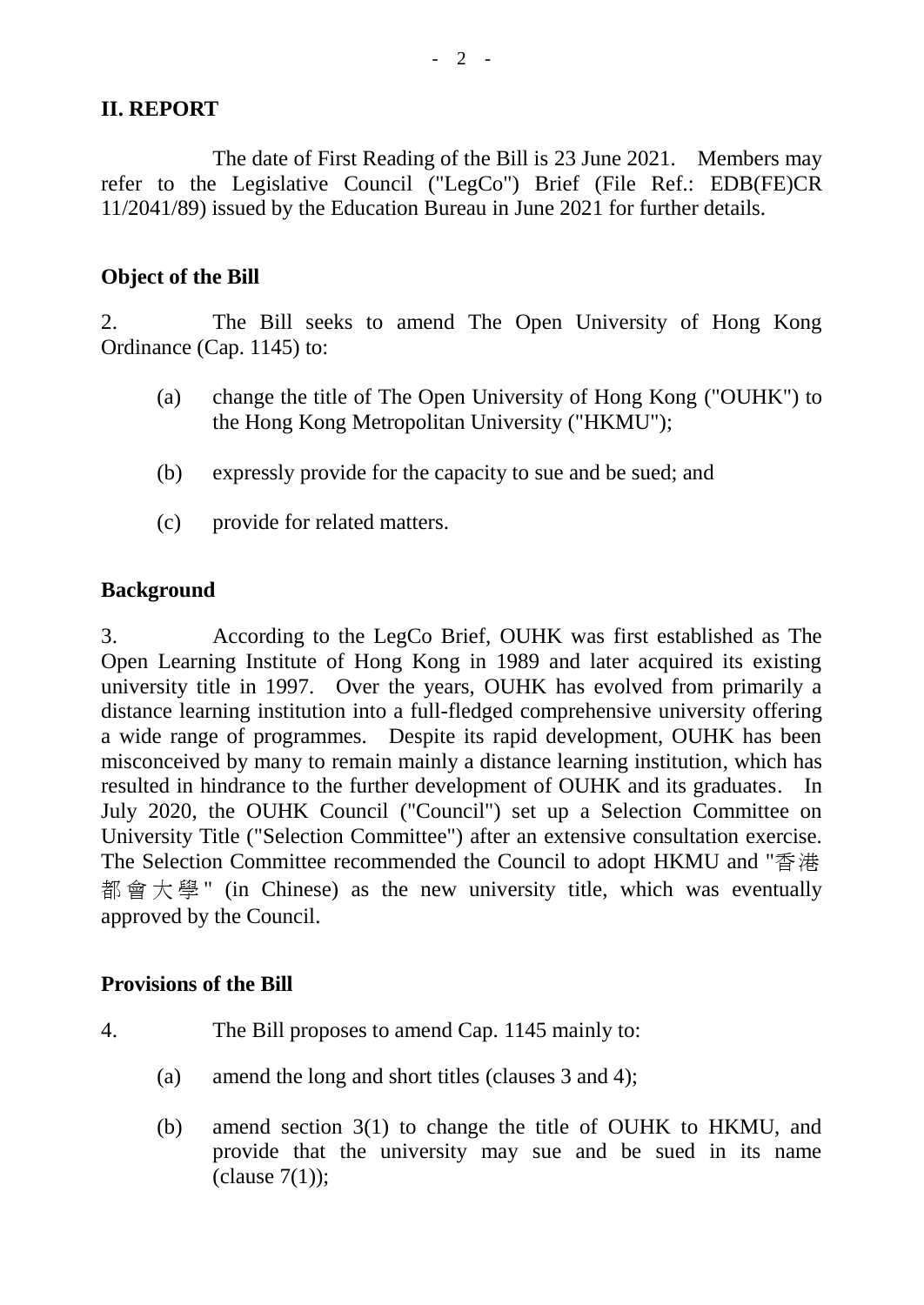- (c) add a new section 3(4) to provide for the continuation of the pre-existing body corporate of the university to the effect that the rights, obligations and liabilities of the pre-existing body corporate would not be affected by the proposed change of name (clause 7(2) and (3)); and
- (d) essentially replace all references to OUHK by HKMU, or HKMU and "香港都會大學" (in Chinese) (clauses 5, 6 and 8).

5. The Bill also proposes consequential amendments to 16 other enactments so that all references to OUHK would be amended to HKMU (Parts 1 to 16 of the Schedule to the Bill).

6. It is noted that section 12 of the Schedule to the Bill seeks to amend Table 5 in section 2 (concerning how the Election Committee ("EC") is to be constituted) of the Schedule to the Chief Executive Election Ordinance (Cap. 569). However, it appears that this Table 5 has been repealed by section 407(8) of the Improving Electoral System (Consolidated Amendments) Ordinance 2021 (Ord. No. 14 of 2021) ("2021 Ordinance"). Upon the Legal Service Division's enquiry on whether the above proposed amendment in the Bill is necessary, the Administration has replied that according to the commencement arrangement under section 1(3) of the 2021 Ordinance, section 407(8) has in their view come into operation only for the purpose of enabling arrangements to be made for the constitution of the new term of office of the EC in 2021. According to the Administration, it will only fully come into operation on 22 October 2021, i.e. the date on which the new term of office of the EC is constituted. Therefore, in their view, in so far as Table 5 is not repealed, it still has to be amended accordingly. In the light of the Administration's explanation, we consider that the proposed amendment in section 12 of the Schedule to the Bill would not present legal difficulty.

## **Commencement**

7. The Bill, if passed, would come into operation on 1 September 2021.

## **Public Consultation**

8. According to paragraphs 7 and 18 of the LegCo Brief, OUHK has conducted extensive consultations with the relevant stakeholders, including its staff, students, alumni, its Court, and other external stakeholders (such as donors, sponsors and other universities' Presidents) on the retitling proposal from April 2019 to May 2020 by means of focus group, townhall meetings, online consultations, etc. Overall, the relevant stakeholders agreed that a new title that could reflect OUHK's current status as a comprehensive university should be adopted.